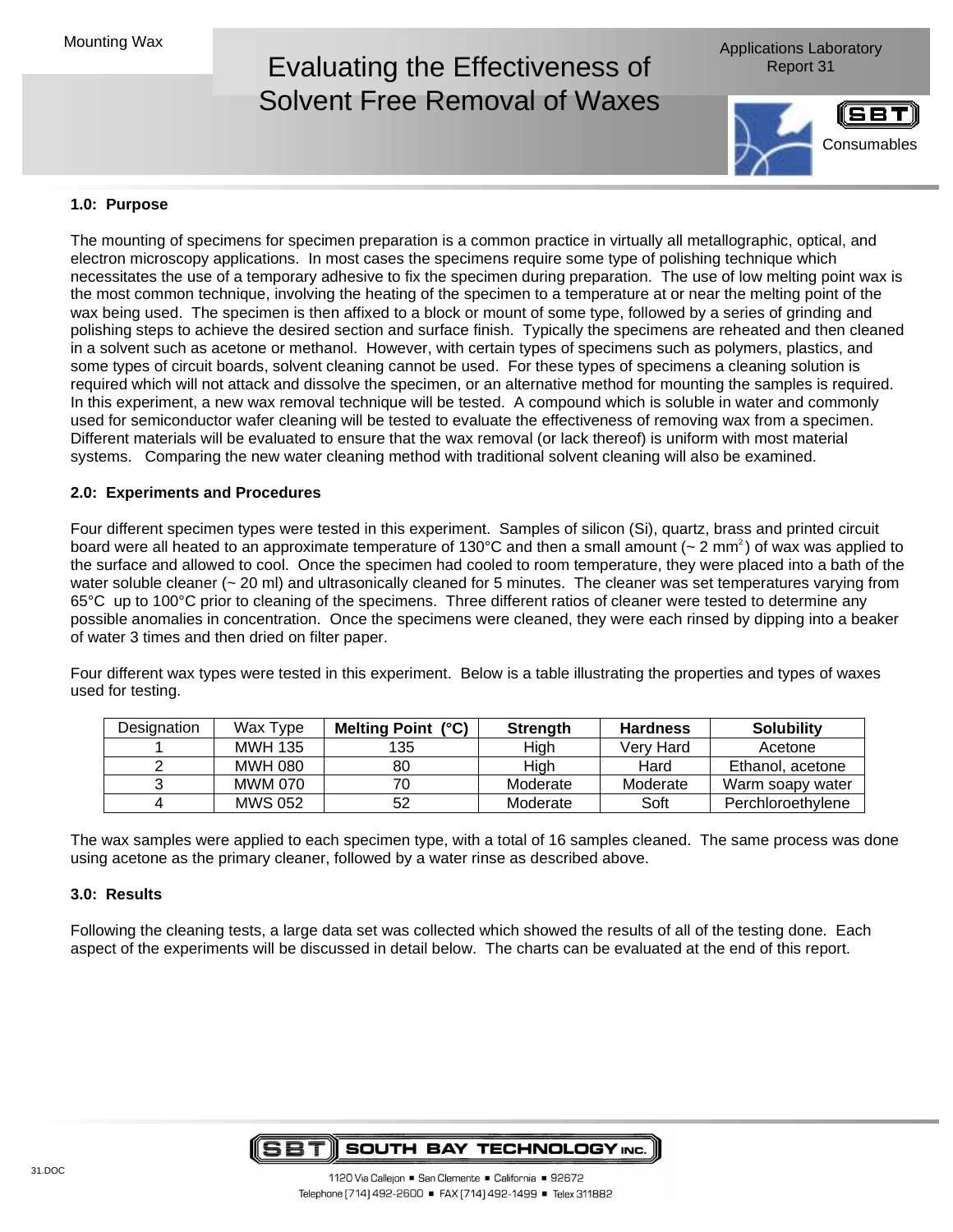#### Table 1

Table 1 is the data collected for the 3.5 to 1 mixing ratio (water to powder) of the WaxStrip solution. This is the smallest mixing ratio tested, making it the most concentrated solution used in the cleaning process. The solution was heated to a temperature of 100°C with a sonication bath temperature of 30°C. Each of the samples were sonicated for 5 minutes and then the surface was examined optically to help determine the amount of wax removal obtained by the cleaning. From the chart it can be seen that for samples contaminated with wax #1 the removal was virtually non existent. However, for the other three waxes, #2, 3, and 4, cleaning was very efficient. The variation in cleaning compared to the various sample types is minimal, with all four different samples cleaned equally, depending upon the mounting wax they were contaminated with.

#### Table 2

Table 2 is the data collected for the 5.3 to 1 mixing ratio of the WaxStrip solution. This is an in between mixing ratio and is less concentrated than the one used in Table 1. The solution again was heated to a temperature of 100°C with a sonication bath temperature of 30°C. Again, as with the results in Table 1, mounting wax #1 was not removed efficiently as compared with the other three waxes. However, there was some removal of wax #1 in the brass and silicon samples observed. The efficiency of the cleaner to remove the other three types of wax seems to be quite high.

#### Table 3

Table 3 shows the data collected for a 10 to 1 mixing ratio of the WaxStrip solution. The solution was at a temperature of 100°C with a sonication bath temperature of 30°C. The results were virtually identical to those obtained with the 5.3 to 1 mixing ratio, with slight improvement in the removal of wax #1 on the brass and silicon samples. All other waxes were removed relatively easily.

#### Table 4

Table 4 shows data collected for a cleaning solution at a 10 to 1 mixing ratio, which was observed to be the optimum mixing ratio from the previous experiments, The cleaning solution temperature was reduced to 80°C and the sonication bath temperature was kept constant at 30°C. No significant change in cleaning characteristics were observed with those of Table 3.

#### Table 5

Table 5 shows the same experiment as Table 4 with a cleaning solution temperature of 70°C and a sonicating bath temperature of 70°C as well. In this case, all four wax types and sample types were cleaned with equal efficiency. The sonicating bath temperature seems to have had a positive effect on the outcome of the cleaning solutions.

#### Solvent Cleaning

Some experiments were run using acetone cleaning as a pre cleaning step prior to the WaxStrip cleaning. These were shown to be effective in removing wax residue, although the benefit of solvent free cleaning is lost using this method. A slight mount of residue was seen on the silicon samples which was not present from solvent free cleaning, but is unclear as to whether or not this is due to the solvent step or not. Further experimentation may be needed to evaluate this further.

#### **4.0: Conclusions**

Based on the experiments and data collected, the use of a solvent free cleaning solution can be quite useful in removal of most mounting waxes. Without the need for solvent cleaning, specimens which are normally affected by solvents can be cleaned as well. The most critical parameters which affect the outcome of cleaned specimens is the mixing ratio of water to WaxStrip powder; cleaning solution temperature and sonicating bath temperature. The optimum conditions are to keep the mixing ratio at 10:1, keep the sonicating bath and the cleaning solution temperature both the same. All of these combined produce well cleaned specimens.

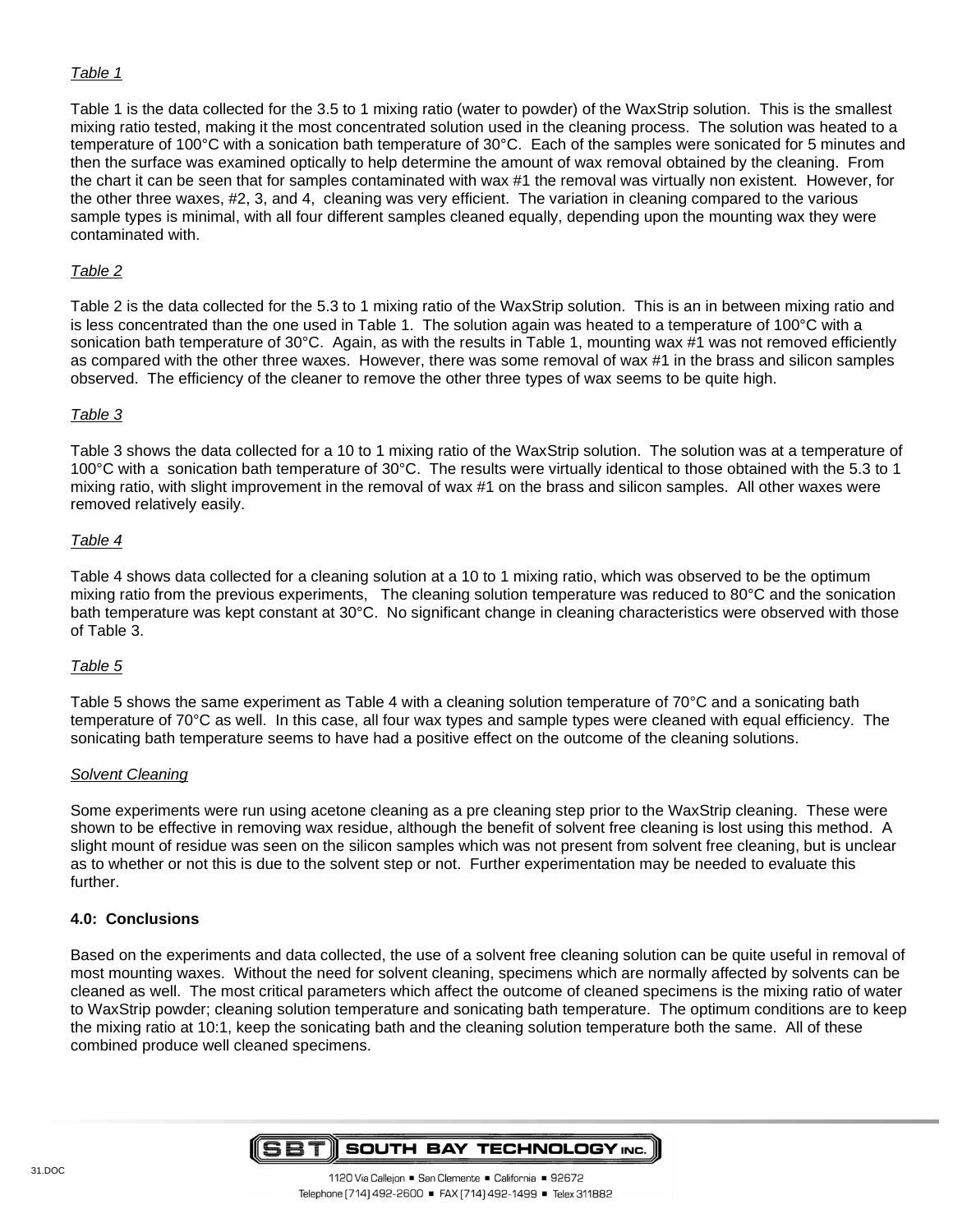| Cleaner Ratio:          | 3.5 to 1            |  |  |
|-------------------------|---------------------|--|--|
| Cleaner Temp:           | 100 degrees Celsius |  |  |
| <b>Sonication Time:</b> | 5 minutes           |  |  |
| Bath Temp:              | 30 degrees Celsius  |  |  |
|                         |                     |  |  |
| Sample                  | Result              |  |  |
| 1A                      | No effect           |  |  |
| 1B                      | No effect           |  |  |
| 1 <sup>C</sup>          | No effect           |  |  |
| 1D                      | No effect           |  |  |
| 2A                      | 85 % removal        |  |  |
| 2B                      | 99 % removal        |  |  |
| 2C                      | 100 % removal       |  |  |
| 2D                      | 100 % removal       |  |  |
| 3A                      | 100 % removal       |  |  |
| 3B                      | 100 % removal       |  |  |
| 3C                      | 100 % removal       |  |  |
| 3D                      | 100 % removal       |  |  |
| 4A                      | 100 % removal       |  |  |
| 4B                      | 100 % removal       |  |  |
| 4C                      | 100 % removal       |  |  |
| 4D                      | 100 % removal       |  |  |

| Ι<br>ı<br>ъ |  |
|-------------|--|
|             |  |

| Cleaner Ratio:   | 3.5 to 1            | Cleaner Ratio:   | 5.3 to 1            | Cleaner Ratio:   | 10 to 1             |
|------------------|---------------------|------------------|---------------------|------------------|---------------------|
| Cleaner Temp:    | 100 degrees Celsius | Cleaner Temp:    | 100 degrees Celsius | Cleaner Temp:    | 100 degrees Celsius |
| Sonication Time: | 5 minutes           | Sonication Time: | 5 minutes           | Sonication Time: | 5 minutes           |
| Bath Temp:       | 30 degrees Celsius  | Bath Temp:       | 30 degrees Celsius  | Bath Temp:       | 30 degrees Celsius  |
| Sample           | Result              | Sample           | Result              | Sample           | Result              |
| 1A               | No effect           | 1A               | No effect           | 1A               | No effect           |
| 1B               | No effect           | 1B               | No effect           | 1B               | No effect           |
| 1C               | No effect           | 1 <sup>C</sup>   | 10 % removal        | 1 <sup>C</sup>   | 75% removed         |
| 1D               | No effect           | 1D               | 35 % removal        | 1D               | 100% removed        |
| 2A               | 85 % removal        | 2A               | 100% removal        | 2A               | 100% removal        |
| 2B               | 99 % removal        | 2B               | 100% removal        | 2B               | 100% removal        |
| 2C               | 100 % removal       | 2C               | 95% removal         | 2C               | 100% removal        |
| 2D               | 100 % removal       | 2D               | 100 % removal       | 2D               | 100% removal        |
| 3A               | 100 % removal       | 3A               | 100 % removal       | 3A               | 100% removal        |
| 3B               | 100 % removal       | 3B               | 100 % removal       | 3B               | 100% removal        |
| 3C               | 100 % removal       | 3C               | 100 % removal       | 3C               | 100% removal        |
| 3D               | 100 % removal       | 3D               | 100 % removal       | 3D               | 100% removal        |
| 4A               | 100 % removal       | 4A               | 100 % removal       | 4A               | 100% removal        |
| 4B               | 100 % removal       | 4B               | 100 % removal       | 4B               | 100% removal        |
| 4C               | 100 % removal       | 4C               | 100 % removal       | 4C               | 100% removal        |
| 4D               | 100 % removal       | 4D               | 100 % removal       | 4D               | 100% removal        |

| TABLE 1             |                  | TABLE 2             |                  | <b>TABLE 3</b>      |  |  |
|---------------------|------------------|---------------------|------------------|---------------------|--|--|
| 3.5 to 1            | Cleaner Ratio:   | 5.3 to 1            | Cleaner Ratio:   | 10 to 1             |  |  |
| 100 degrees Celsius | Cleaner Temp:    | 100 degrees Celsius | Cleaner Temp:    | 100 degrees Celsius |  |  |
| 5 minutes           | Sonication Time: | 5 minutes           | Sonication Time: | 5 minutes           |  |  |
| 30 degrees Celsius  | Bath Temp:       | 30 degrees Celsius  | Bath Temp:       | 30 degrees Celsius  |  |  |
|                     |                  |                     |                  |                     |  |  |
| Result              | Sample           | Result              | Sample           | Result              |  |  |
| No effect           | 1A               | No effect           | 1A               | No effect           |  |  |
| No effect           | 1B               | No effect           | 1B               | No effect           |  |  |
| No effect           | 1 <sup>C</sup>   | 10 % removal        | 1C               | 75% removed         |  |  |
| No effect           | 1D               | 35 % removal        | 1D               | 100% removed        |  |  |
| 85 % removal        | 2A               | 100% removal        | 2A               | 100% removal        |  |  |
| 99 % removal        | 2B               | 100% removal        | 2B               | 100% removal        |  |  |
| 100 % removal       | 2C               | 95% removal         | 2C               | 100% removal        |  |  |
| 100 % removal       | 2D               | 100 % removal       | 2D               | 100% removal        |  |  |
| 100 % removal       | 3A               | 100 % removal       | 3A               | 100% removal        |  |  |
| 100 % removal       | 3B               | 100 % removal       | 3B               | 100% removal        |  |  |
| 100 % removal       | 3C               | 100 % removal       | 3C               | 100% removal        |  |  |
| 100 % removal       | 3D               | 100 % removal       | 3D               | 100% removal        |  |  |
| 100 % removal       | 4A               | 100 % removal       | 4A               | 100% removal        |  |  |
| 100 % removal       | 4B               | 100 % removal       | 4B               | 100% removal        |  |  |
| 100 % removal       | 4C               | 100 % removal       | 4C               | 100% removal        |  |  |
| 100 % removal       | 4D               | 100 % removal       | 4D               | 100% removal        |  |  |

|                  |                    |                  | . סווא             |
|------------------|--------------------|------------------|--------------------|
| Cleaner Ratio:   | 10 to 1            | Cleaner Ratio:   | 10 to 1            |
| Cleaner Temp:    | 80 degrees Celsius | Cleaner Temp:    | 70 degrees Celsius |
| Sonication Time: | 5 minutes          | Sonication Time: | 5 minutes          |
| Bath Temp:       | 30 degrees Celsius | Bath Temp:       | 70 degrees Celsius |
|                  |                    |                  |                    |
| Sample           | Result             | Sample           | Result             |
| 1A               | 85% removal        | 1A               | 100% removal       |
| 1B               | 100% removal       | 1B               | 100% removal       |
| 1C               | 80% removal        | 1 <sup>C</sup>   | 100% removal       |
| 1D               | 100% removal       | 1D               | 100% removal       |
| 2A               | 100% removal       | 2A               | 100% removal       |
| 2B               | 100% removal       | 2B               | 100% removal       |
| 2C               | 100% removal       | 2C               | 100% removal       |
| 2D               | 100% removal       | 2D               | 100% removal       |
| 3A               | 100% removal       | 3A               | 100% removal       |
| 3B               | 100% removal       | 3B               | 100% removal       |
| 3C               | 100% removal       | 3C               | 100% removal       |
| 3D               | 100% removal       | 3D               | 100% removal       |
| 4A               | 100% removal       | 4A               | 100% removal       |
| 4B               | 100% removal       | 4B               | 100% removal       |
| 4C               | 100% removal       | 4C               | 100% removal       |
| 4D               | 100% removal       | 4D               | 100% removal       |

|                 | <b>TABLE 4</b>     |                  | <b>TABLE 5</b>     |                    |                        |
|-----------------|--------------------|------------------|--------------------|--------------------|------------------------|
| रेatio:         | 10 to 1            | Cleaner Ratio:   | 10 to 1            |                    |                        |
| emp:            | 80 degrees Celsius | Cleaner Temp:    | 70 degrees Celsius |                    |                        |
| n Time:         | 5 minutes          | Sonication Time: | 5 minutes          |                    |                        |
| ıp:             | 30 degrees Celsius | Bath Temp:       | 70 degrees Celsius |                    |                        |
|                 | Result             | Sample           | Result             |                    |                        |
| 1A              | 85% removal        | 1A               | 100% removal       |                    |                        |
| 1B              | 100% removal       | 1B               | 100% removal       |                    |                        |
| 1C              | 80% removal        | 1 <sup>C</sup>   | 100% removal       |                    |                        |
| 1D              | 100% removal       | 1D               | 100% removal       |                    |                        |
| 2A              | 100% removal       | 2A               | 100% removal       |                    |                        |
| 2B              | 100% removal       | 2B               | 100% removal       |                    |                        |
| 2C              | 100% removal       | 2C               | 100% removal       |                    |                        |
| 2D              | 100% removal       | 2D               | 100% removal       |                    |                        |
| ЗA              | 100% removal       | 3A               | 100% removal       |                    |                        |
| $\overline{3B}$ | 100% removal       | 3B               | 100% removal       |                    |                        |
| ЗC              | 100% removal       | 3C               | 100% removal       | <b>LEGEND</b>      |                        |
| 3D              | 100% removal       | 3D               | 100% removal       | Sample Designation | <b>Wax Designation</b> |
| 4A              | 100% removal       | 4A               | 100% removal       | $A = PC$ Board     | $1 = MWH 135$          |
| 4B              | 100% removal       | 4B               | 100% removal       | $B =$ Quartz       | $2 = MWH 080$          |
| 4C              | 100% removal       | 4C               | 100% removal       | $C = Bras$         | $3 = MWM 070$          |
| 4D              | 100% removal       | 4D               | 100% removal       | $D = Silicon$      | $4 = MWS 052$          |

| <b>LEGEND</b>      |                        |
|--------------------|------------------------|
| Sample Designation | <b>Wax Designation</b> |
| $A = PC$ Board     | $1 = MWH 135$          |
| $B =$ Quartz       | $2 = MWH 080$          |
| $C = Bras$         | <b>3 = MWM 070</b>     |
| $D =$ Silicon      | $4 = MWS 052$          |